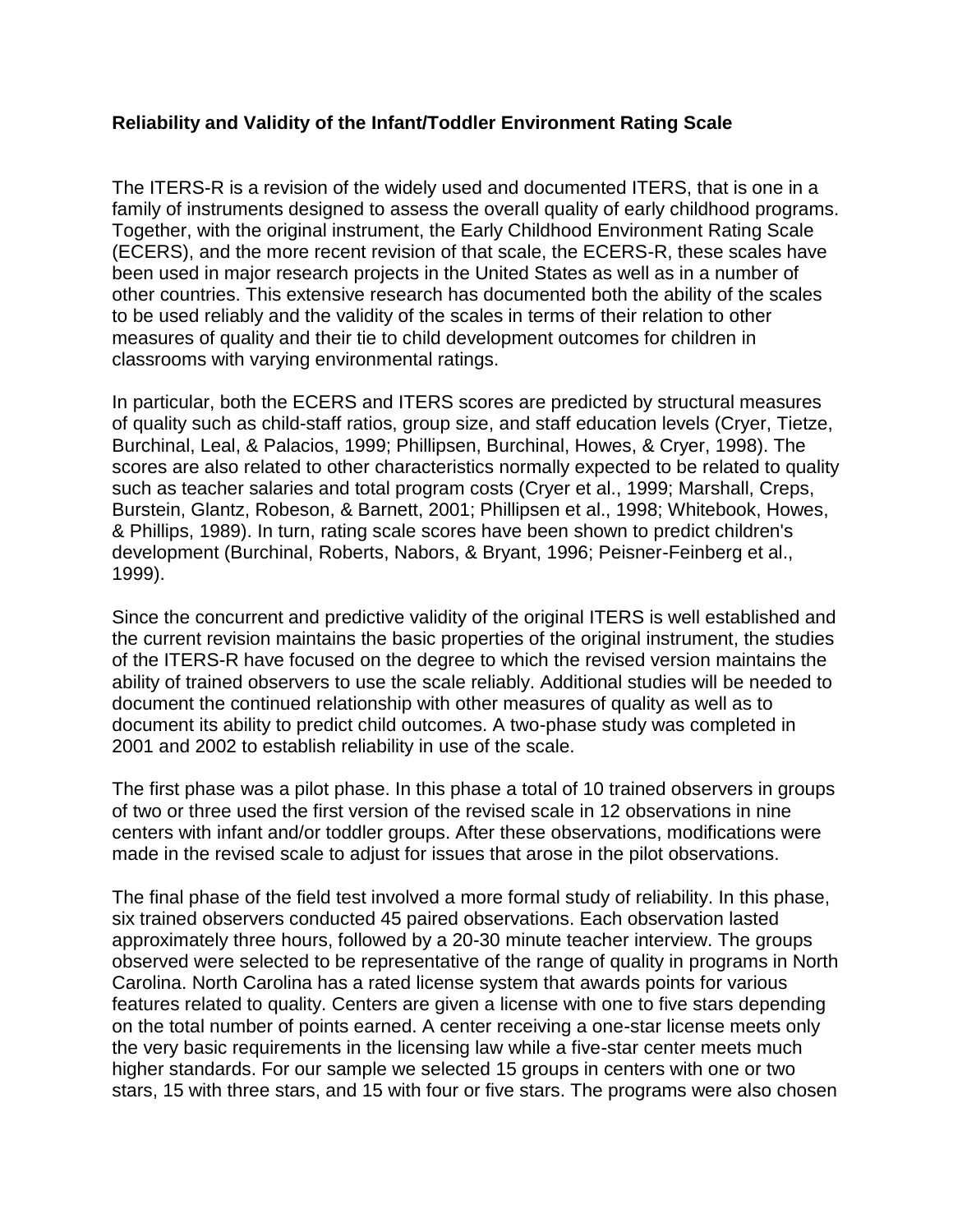to represent various age ranges of children served. Of the 45 groups observed, 15 were from groups with children under 12 months of age, 15 from groups with children 12-24 months old, and 15 with children 18-30 months old. The groups were in 34 different centers and seven of them included children with identified disabilities. All centers were in the central portion of North Carolina.

The field test resulted in 90 observations with two paired observations each in 45 group settings. Several measures of reliability have been calculated.

*Indicator Reliability*. Across all 39 items in the revised ITERS, there are a total of 467 indicators. There was agreement on 91.65% of all indicator scores given by the raters. Some researchers will omit the Parents and Staff Subscale in their work. Thus, we have calculated the indicator reliability for the child specific items in the first six subscales, Items 1-32. The observer agreement for the 378 indicators in these items was 90.27%. Only one item had indicator agreement of less than 80% (Item 11. Safety practices was 79.11%). The item with the highest level of indicator agreement was Item 35. Staff professional needs, with an agreement of 97.36%. It is apparent that a high level of observer agreement at the indicator level can be obtained using the ITERS-R.

*Item Reliability.* Because of the nature of the scoring system, it is theoretically possible to have high indicator agreement but low agreement at the item level. Two measures of item agreement have been calculated. First, we calculated the agreement between pairs of observers within 1 point on the seven-point scale. Across the 32 child-related items, there was agreement at this level 83% of the time. For the full 39 items, agreement within 1 point was obtained in 85% of the cases. Item agreement within one point ranged from a low of 64% for Item 4. Room arrangement, to 98% for Item 38. Evaluation of staff.

A second, somewhat more conservative measure of reliability is Cohen's Kappa. This measure takes into account the difference between scores. The mean weighted Kappa for the first 32 items was .55 and for the full 39-item scale it was .58. Weighted Kappa's ranged from a low of .14 for Item 9. Diapering/toileting, to a high of .92 for Item 34. Provisions for personal needs of staff. Only two items had weighted Kappa's below .40 (Item 9. Diapering/ toileting, and Item 11. Safety practices, with a weighted Kappa of .20). In both cases the mean item score was extremely low. A characteristic of the Kappa statistic is that for items with little variability the reliability is particularly sensitive to even minor differences between observers. The authors and observers agreed that the low scores on these items accurately reflected the situation in the groups observed and that any changes to substantially increase variability would provide an inaccurate picture of the features of quality reflected in these two items. For all items with a weighted Kappa below .50 the authors examined the items carefully and made minor changes to improve the reliability of the item without changing its basic content. These changes are included in the printed version of the scale. Even using the more conservative measure of reliability, the overall results indicate a clearly acceptable level of reliability.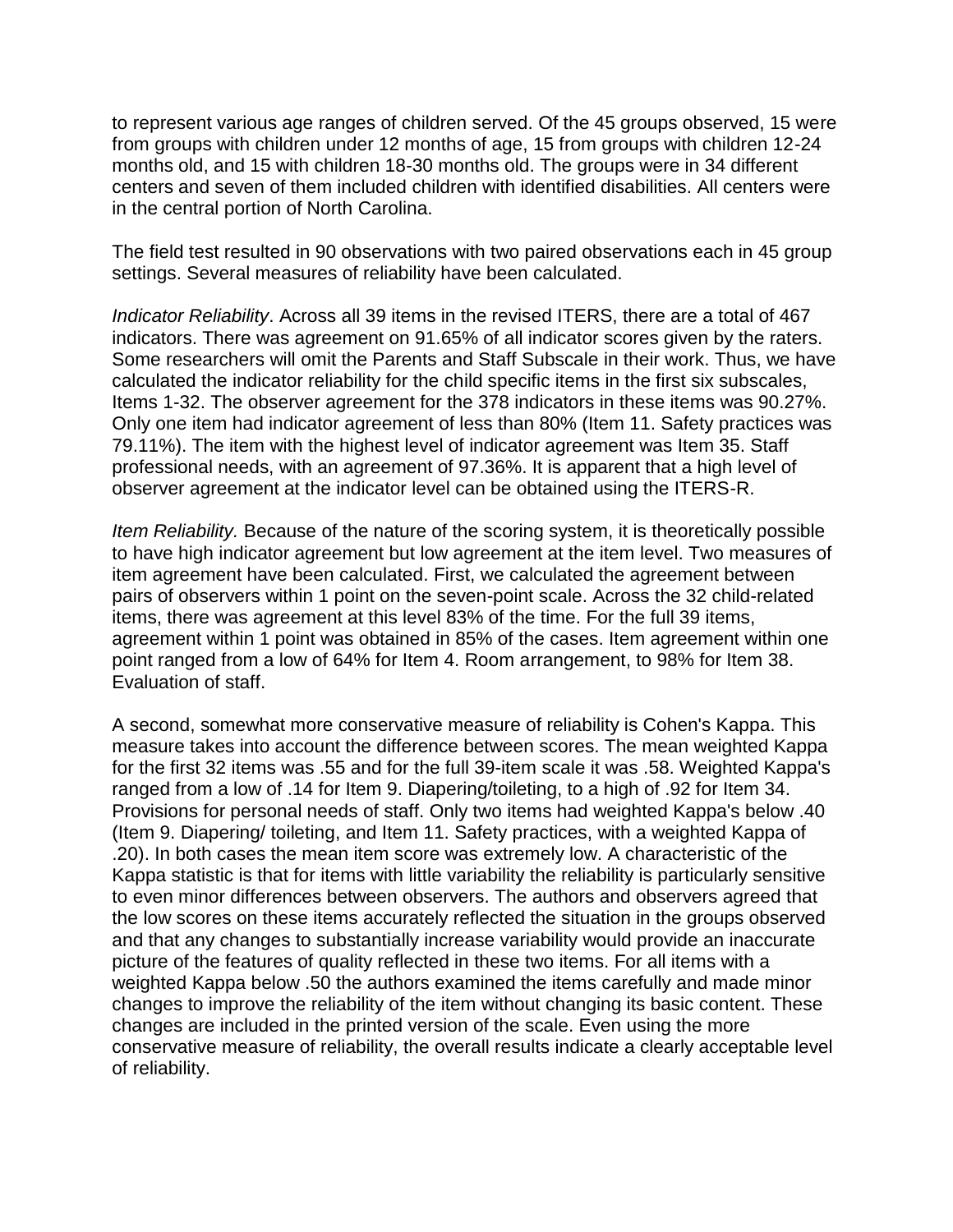*Overall Agreement.* For the full scale, the intraclass correlation was .92 both for the full 39 items as well as for the 32 child-related items. Intraclass correlations for the seven subscales are shown in Table 1. It should be noted that the intraclass correlation for the Program Structure Subscale is calculated excluding Item 32. Provision for children with disabilities, since only a small portion of groups received a score on this item. Taken together with the high levels of agreement at the item level, the scale has clearly acceptable levels of reliability. It should be remembered that this field test used observers who had been trained and had a good grasp of the concepts used in the scale.

| <b>Subscale</b>               | <b>Correlation</b> |
|-------------------------------|--------------------|
| <b>Space and Furnishings</b>  | 0.73               |
| <b>Personal Care Routines</b> | 0.67               |
| <b>Listening and Talking</b>  | 0.77               |
| <b>Activities</b>             | 0.91               |
| Interaction                   | 0.78               |
| <b>Program Structure</b>      | 0.87               |
| <b>Parents and Staff</b>      | 0.92               |
| Full Scale (Items 1-39)       | 0.92               |
| All Child Items (1-32)        | 0.92               |

## Table 1 Intraclass Correlations of Subscales

*Internal Consistency.* Finally we examined the scale for internal consistency. This is a measure of the degree to which the full scale and the subscales appear to be measuring a common concept. Overall the scale has a high level of internal consistency with a Cronbach's alpha of .93. For the child-related items, 1-32, the alpha is .92. This measure indicates a high degree of confidence that a unified concept is being measured. A second issue is the degree to which the subscales also show consistency. Table 2 shows the alphas for each subscale:

## Table 2 Internal Consistency

| <b>Subscale</b>               | <b>Alpha</b> |
|-------------------------------|--------------|
| <b>Space and Furnishings</b>  | 0.47         |
| <b>Personal Care Routines</b> | 0.56         |
| <b>Listening and Talking</b>  | 0.79         |
| <b>Activities</b>             | 0.79         |
| Interaction                   | 0.80         |